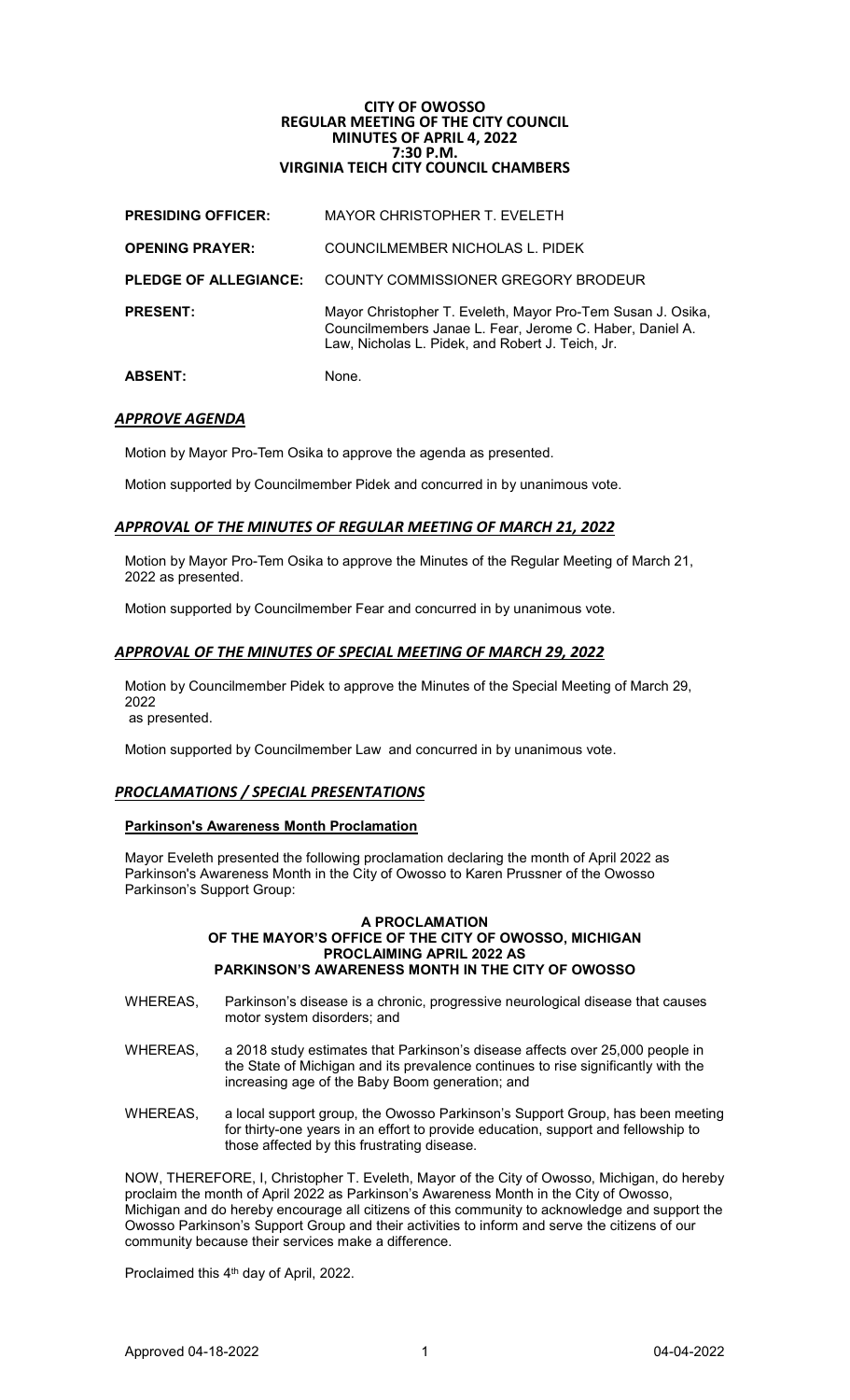# **Arbor Day Proclamation**

Mayor Eveleth read aloud the following proclamation of the Mayor's Office declaring April 29, 2022 as Arbor Day in the City of Owosso:

#### **A PROCLAMATION OF THE MAYOR'S OFFICE OF THE CITY OF OWOSSO, MICHIGAN DESIGNATING APRIL 29, 2022 AS ARBOR DAY IN THE CITY OF OWOSSO**

- WHEREAS, in 1872, the Nebraska Board of Agriculture established a special day to be set aside for the planting of trees; and
- WHEREAS, this holiday, called Arbor Day, was first observed with the planting of more than a million trees in Nebraska; and
- WHEREAS, Arbor Day is now observed throughout the nation and the world; and
- WHEREAS, trees can be a solution to combatting climate change by reducing the erosion of our precious topsoil by wind and water, cutting heating and cooling costs, moderating the temperature, cleaning the air, producing life-giving oxygen, and providing habitat for wildlife; and
- WHEREAS, trees are a renewable resource giving us paper, wood for our homes, fuel for our fires, and countless other wood products; and
- WHEREAS, trees in our city increase property values, enhance the economic vitality of business areas, and beautify our community; and
- WHEREAS, trees wherever they are planted are a source of joy and spiritual renewal.

NOW, THEREFORE, BE IT PROCLAIMED, I, Christopher T. Eveleth, Mayor of the City of Owosso, do hereby proclaim April 29<sup>th</sup>, 2022 as Arbor Day in the City of Owosso, and I urge all citizens to celebrate Arbor Day and to support efforts to protect our trees and woodlands, and I urge our citizens to plant trees to promote the well-being of this generation and our posterity.

Proclaimed this 4<sup>th</sup> day of April, 2022.

# *PUBLIC HEARINGS*

# **Proposed Special Assessment District No. 2022-01 - Hazards and Nuisances**

A public hearing was conducted to receive citizen comment regarding proposed Special Assessment District No. 2022-01, Hazards and Nuisances, as it relates to unpaid costs incurred in the altering, repairing, tearing down, abating or removing of hazards and nuisances at 216 South Elm Street.

There were no comments regarding the special assessment made prior to, or during the meeting.

Motion by Mayor Pro-Tem Osika that the following resolution approving the special assessment roll be adopted:

# **RESOLUTION NO. 49-2022**

#### **AUTHORIZING THE ROLL FOR SPECIAL ASSESSMENT DISTRICT NO. 2022-01 - HAZARDS & NUISANCES FOR 216 SOUTH ELM STREET**

WHEREAS, the City Council has met, after due and legal notice, and reviewed the Special Assessment Roll for Hazards and Nuisances District No. 2022-01 prepared for the purpose of defraying the unpaid costs incurred in the altering, repairing, tearing down, abating or removing of hazards and nuisances on the following described property:

| <b>PARCEL#</b>     | <b>SERVICE ADDRESS</b> | <b>TYPF</b>                                                        | <b>AMOUNT</b> |
|--------------------|------------------------|--------------------------------------------------------------------|---------------|
| 050-660-022-004-00 | 216 S. Elm Street      | Demolition of structure including<br>court costs & consulting fees | \$245.142.13  |

and

WHEREAS, after hearing all persons interested therein and after carefully reviewing said Special Assessment Roll-Hazards and Nuisances the Council deems said Special Assessment Roll-Hazards and Nuisances to be fair, just and equitable and that the assessment contained thereon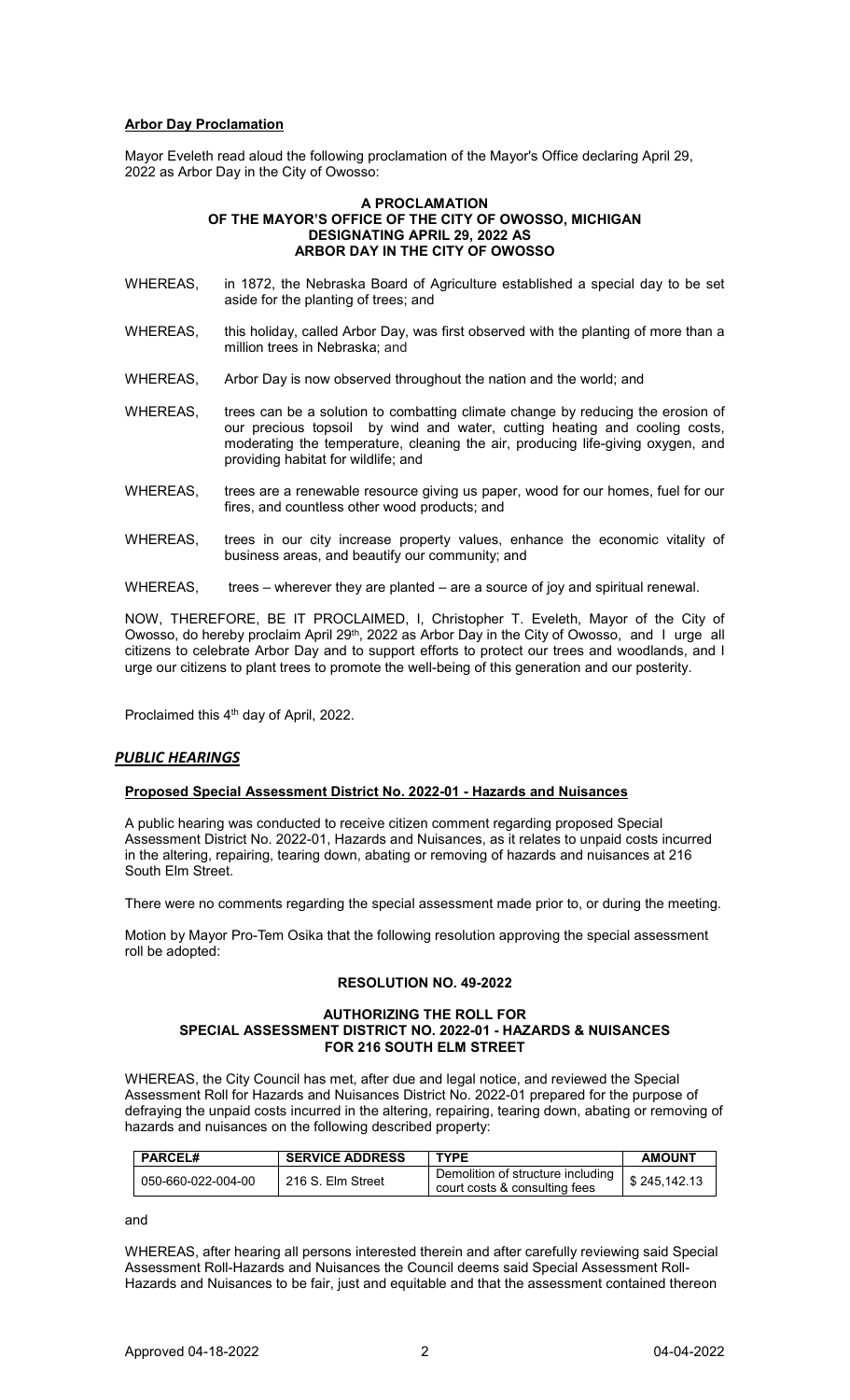results in the special assessment being in accordance with the unpaid costs incurred in the altering, repairing, tearing down, abating or removing of hazards and nuisances of said property.

NOW, THEREFORE, BE IT RESOLVED THAT:

- 1. Said Special Assessment Roll-Hazards and Nuisances as prepared by the City Assessor in the amount of \$245,142.13 is hereby confirmed and shall be known as Special Assessment Roll-Hazards and Nuisances District No. 2022-01.
- 2. Pursuant to MCL 211.78k(c) said special assessment roll shall be divided into twenty (20) equal annual installments, the first of which shall be due and payable on September 1, 2022, and the subsequent installments shall be due on September 1st of each and every year thereafter. Payment of the amount of the special assessment may be made in full without interest or penalty by November 1, 2022.
- 3. The installments of the special assessment rolls shall bear interest at the rate of 6% per annum; provided, however, if the bonds are issued in anticipation of said special assessments, then such unpaid special assessment shall bear interest at a rate of interest equal to 1% above the average rate of interest borne by said bonds. Such interest shall commence on September 1, 2022 and shall be paid annually on each installment due date.
- 4. Said Special Assessment Roll-Hazards and Nuisances District No. 2022-01 shall be placed on file in the office of the City Clerk who shall attach his warrant to a certified copy thereof within ten (10) days commanding the Assessor to spread the various sums shown thereon as directed by the City Council.

Motion supported by Councilmember Fear.

Roll Call Vote.

AYES: Councilmember Fear, Mayor Pro-Tem Osika, Councilmembers Teich, Haber, Pidek, Law, and Mayor Eveleth.

NAYS: None.

# *CITIZEN COMMENTS AND QUESTIONS*

County Commissioner Gregory Brodeur was present to deliver an update on events at the County. The land bank is now up and running, bonding options are being explored for unfunded retirement expenses, the Commission is starting to plan how to spend the County's allotted ARPA funds, and plans are being put together for maintenance on the court house. He also noted that the Veteran's Affairs Office will be moved to the old Griffin Building in the fall after the location is remodeled.

Mayor Pro-Tem Osika inquired how the remodeling of the Griffin Building will be funded. Commissioner Brodeur said he was unsure how the cost would be split but he anticipated that some funding would come from the veterans millage and some from the County's general fund.

Kimberly Oderkirk, Connections2Careers President, noted that her non-profit is no longer located at the Wesener Building and is now located in the Armory. She detailed several events the group will be holding in the coming weeks, saying she is trying to do helpful things for the community. This month will highlight the construction trades. She asked for Council's support as she works to educate local youth on various career paths.

Eddie Urban, 601 Glenwood Avenue, explained that he has some serious plumbing issues at his house and that he is working with a professional to get things fixed. He also noted that he is waiting for warmer weather to come so his porch can be repaired.

Councilmember Law indicated that he had recently participated in a Connections2Careers event, speaking about low voltage systems and he encouraged everyone to support the organization. He noted that the Firemen's Memorial Steering Committee had met recently and they are up a little over \$34,000. He thanked Travis and Teresa Schneider for all of their hard work for the organization.

Mayor Eveleth said he recently received a call from local business owner Mark Agnew expressing his praise for the DPW crew that repaired a large water main break near his business.

# *CONSENT AGENDA*

Motion by Mayor Pro-Tem Osika to approve the Consent Agenda as follows:

**First Reading & Set Public Hearing – Zoning Ordinance Amendment - Chapter 38, Zoning**. Conduct first reading and set a public hearing for Monday, April 18, 2022 to receive citizen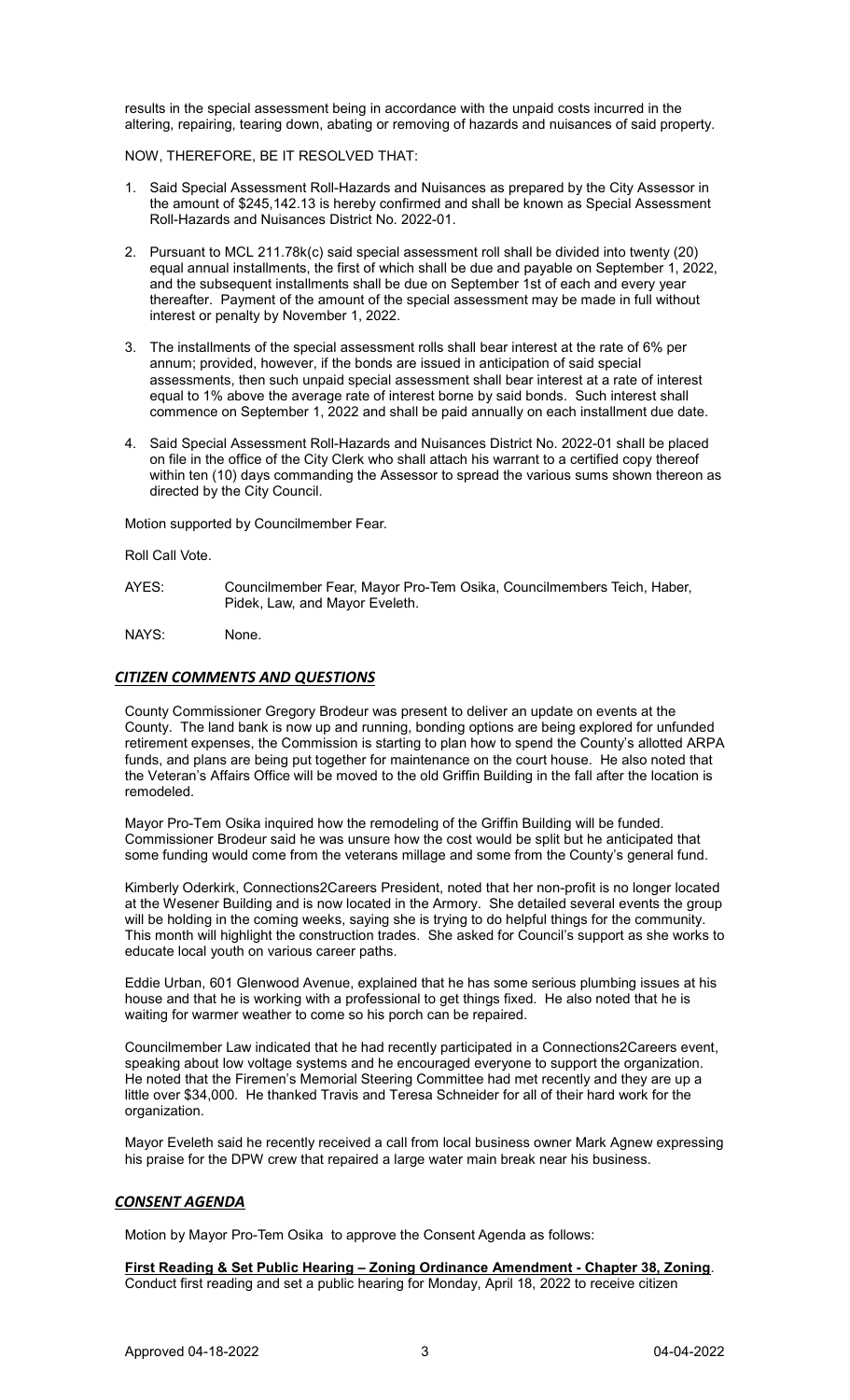comment on the proposed amendments to Article XIII, *I-1 Light Industrial Districts*, Sec. 38-292, Principal Uses Permitted, of Chapter 38, Zoning, to remove references to greenhouses as follows:

## **RESOLUTION NO. 50-2022**

#### **AUTHORIZING FIRST READING & SETTING A PUBLIC HEARING FOR THE PROPOSED AMENDMENT TO CHAPTER 38, ZONING, FROM THE CODE OF THE CITY OF OWOSSO TO REMOVE GREENHOUSES FROM USES PERMITTED IN I-1 ZONING**

WHEREAS, the Planning Commission of the City of Owosso, Shiawassee County, Michigan desires to avoid the potential for light pollution caused by marijuana grow greenhouses; and

WHEREAS, the term "greenhouses" would need to be removed from the Zoning Ordinance to effectuate this change; and

WHEREAS, the Planning Commission held a public hearing, on March 28, 2022 at its regularly scheduled meeting, to receive citizen comment regarding the proposed changes to sections of Chapter 38, Zoning, to remove greenhouses from the list of uses permitted in the I-1, Light Industrial District. Two citizens spoke, both in support of the proposed amendment; and

WHEREAS, the Planning Commission recommends approval of the proposed amendments to Chapter 38, Zoning; and

WHEREAS, it is the long-standing practice of the City Council to hold a public hearing to receive citizen comment regarding any and all proposed ordinance amendments.

NOW, THEREFORE, BE IT RESOLVED, THAT THE CITY OF OWOSSO ORDAINS THAT:

SECTION 1. AMENDMENT. That Chapter 38, Zoning, Article XIII, *I-1 Light Industrial Districts*, Sec. 38-292, Principal Uses Permitted, shall be amended as follows:

#### **Sec. 38-292. Principal uses permitted.**

In an I-1 district, no building or land shall be used and no building shall be erected except for one (1) or more of the following specified uses unless otherwise provided in this chapter and subject further to the review and approval of the site plan by the planning commission in accordance with section 38-390:

- (1) Any use charged with the principal function of basic research, design and pilot or experimental product development when conducted within a completely enclosed building;
- (2) Any of the following uses when the manufacturing, compounding or processing is conducted wholly within a completely enclosed building. That portion of the land used for open storage facilities for materials or equipment shall meet the requirements of section 38-389 or section 38-393;
	- a. Warehousing and wholesale establishments, and trucking facilities;
	- b. The manufacture, compounding, processing, packaging or treatment of such products such as, but not limited to, bakery goods, candy, cosmetics, pharmaceuticals, toiletries, food products, hardware and cutlery, tool, die, gauge and machine shops;
	- c. The manufacture, compounding, assembling, or treatment of articles or merchandise from previously prepared materials: bone, canvas, cellophane, cloth, cork, elastomers, feathers, felt, fibre [fiber], fur, glass, hair, horn, leather, paper, plastics, rubber, precious or semi-precious metals or stones, sheet metal, shell, textiles, tobacco, wax, wire, wood and yarns;
	- d. The manufacture of pottery and figurines or other similar ceramic products using only previously pulverized clay, and kilns fired only by electricity or gas;
	- e. Manufacture of musical instruments, toys, novelties and metal or rubber stamps, or other molded rubber products;
	- f. Manufacture or assembly of electrical appliances, electronic instruments and devices, radios and phonographs;
	- g. Laboratories—Experimental, film or testing;
	- h. Manufacturing and repair of electric or neon signs, light sheet metal products, including heating and ventilating equipment, cornices, eaves and the like;
	- i. Central dry cleaning plants or laundries provided that such plants shall not deal directly with consumer at retail;
	- j. All public utilities, including buildings, necessary structures, storage yards and other related uses.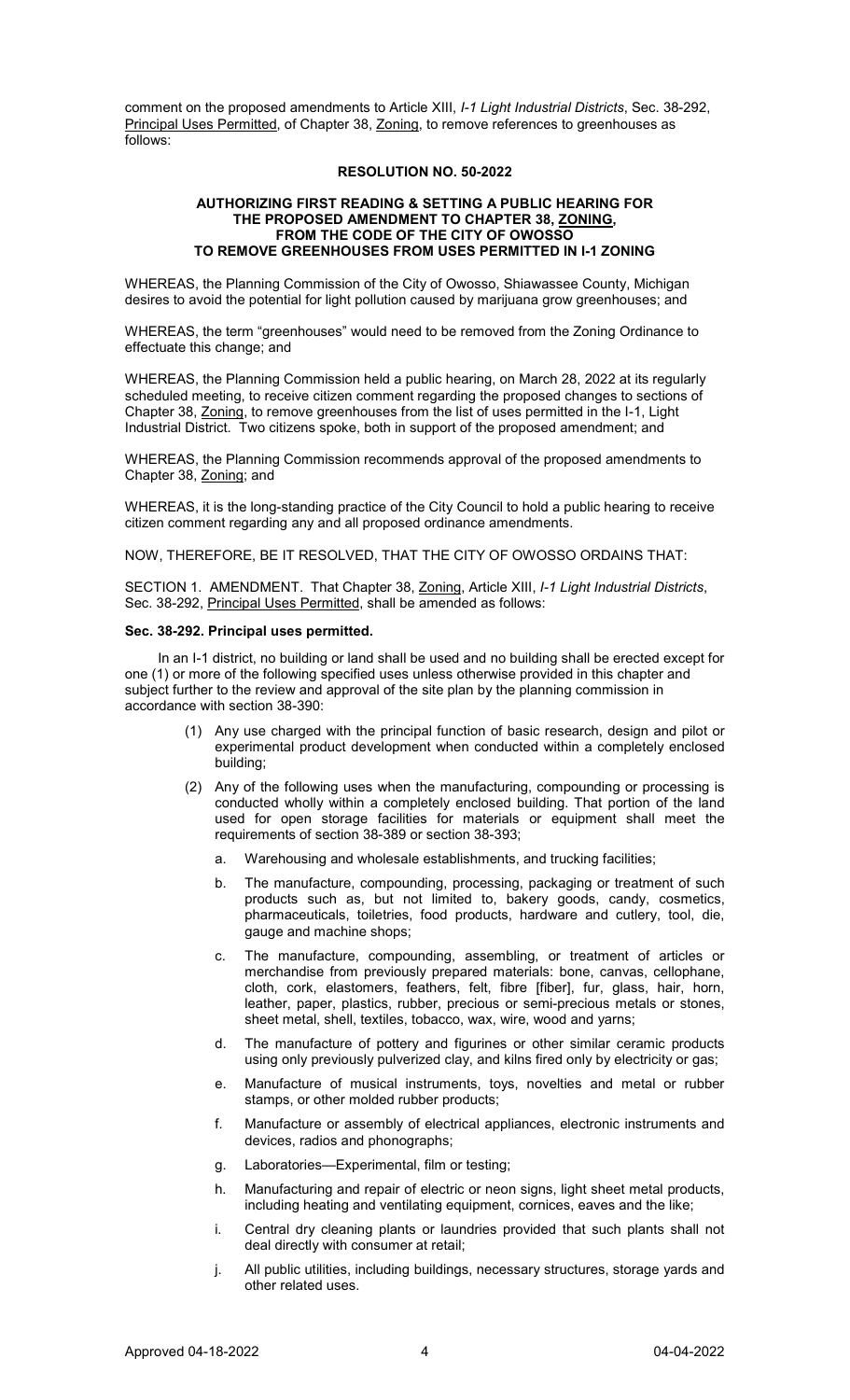- (3) Warehouses, storage and transfer and electric and gas service buildings and yards; public utility buildings, telephone exchange buildings, electrical transformer stations and substations, and gas regulator stations; water supply and sewage disposal plants; water and gas tank holders; railroad transfer and storage tracks; railroad rights-of-way; freight terminals;
- (4) Storage facilities for building materials, sand, gravel, stone, lumber, storage of contractor's equipment and supplies, provided such is enclosed within a building or within a solid wall or fence that meets the requirements of section 38-389 or section 38-393;
- (5) Municipal uses such as water treatment plants, and reservoirs, sewage treatment plants, and all other municipal buildings and uses, including outdoor storage;
- (6) Commercial kennels;

(7) Greenhouses;

- (8) Other uses of a similar and no more objectionable character to the above uses;
- (9) Accessory buildings and uses customarily incident to any of the above permitted uses;
- (10) Residential structures existing as of January 1, 2012;
- (11) A marijuana provisioning center, grower, processor, safety compliance facility or secure transporter as authorized by the city's medical marijuana facilities licensing—Police power authorizing ordinance;
	- Any uses or activities found by the state or a court with jurisdiction to be unconstitutional or otherwise not permitted by state law may not be permitted by the city. In the event that a court with jurisdiction declares some or this entire article invalid, then the city may suspend the acceptance of applications for medical marijuana facilities licenses pending the resolution of the legal issue in question.
	- b. The use or facility must be at all times in compliance with all other applicable laws and ordinances of the city and state.
	- c. The city may suspend or revoke a medical marijuana facilities license based on the finding that the provisions of the Medical Marijuana Facilities Licensing Act, all other applicable provisions of this zoning ordinance, the city's police power authorizing ordinance, or the approved site plan are not met.
	- d. A marijuana facility, or activities associated with the licensed growing, processing, testing, transporting, or sales of marijuana, may not be permitted as a home business or accessory use nor may they include accessory uses except as otherwise provided in this chapter.
	- e. Signage requirements for marijuana facilities, unless otherwise specified, are as provided in chapter 26, signs.
- (12) Marijuana growers, processors, safety compliance facilities or secure transporters as authorized by the city's medical marijuana facilities licensing—Police power authorizing ordinance shall be subject to the following standards:
	- a. *Minimum yard depth/distance from lot lines.* Minimum yard depth/distance from lot lines shall adhere to measurement requirements as listed in article XVI—Schedule of regulations for each zoning designation as listed.
	- b. *Indoor growing and processing.* In the I-1 light industrial district, marijuana growing shall be located entirely within a fully enclosed, secure, indoor facility or greenhouse with rigid walls, a roof, and doors. Marijuana processing shall be located entirely within one (1) or more completely enclosed buildings.
	- c. *Maximum building floor space.* The following maximum building floor space shall apply in the I-1 light industrial district:
		- 1. If only a portion of a building is authorized for use in marijuana growing or processing, a partition wall at least seven (7) feet in height, or a height as required by the applicable building codes, whichever is greater, shall separate the marijuana growing or processing space from the remainder of the building. A partition wall must include a door, capable of being closed and locked, for ingress and egress between the marijuana growing or processing space and the remainder of the building.
	- d. *Lighting.* Lighting shall be regulated as follows:
		- 1. Light cast by light fixtures inside any building used for marijuana growing or marijuana processing shall not be visible outside the building from 7:00 p.m. to 7:00 a.m. the following day.
		- 2. Outdoor marijuana grow lights shall not be illuminated from 7:00 p.m. to 7:00 a.m. the following day.

I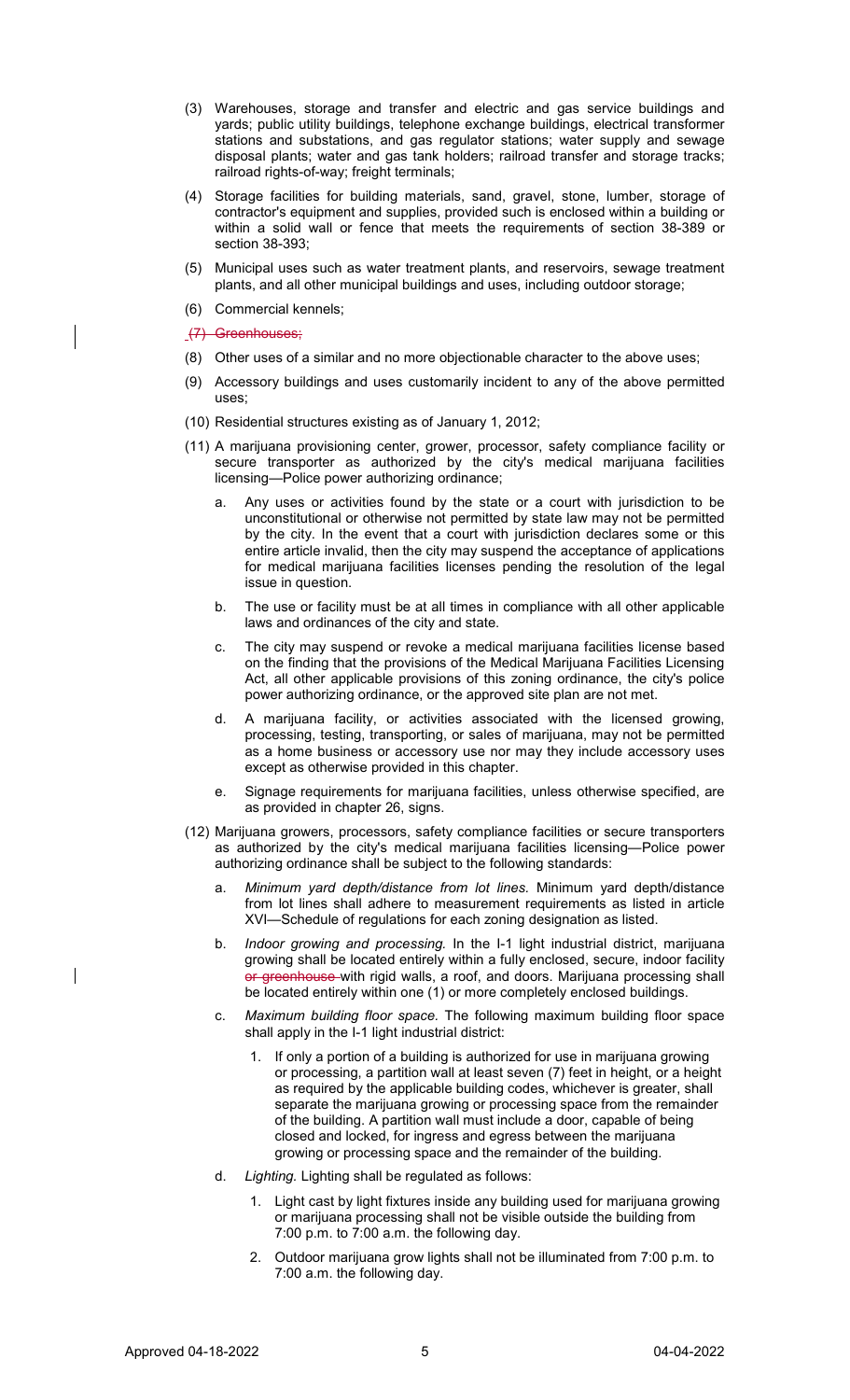- e. *Odor.* As used in this subsection, building means the building, or portion thereof, used for marijuana growing or marijuana processing.
	- The building shall be equipped with an activated carbon filtration system for odor control to ensure that air leaving the building through an exhaust vent first passes through an activated carbon filter.
	- 2. The filtration system shall consist of one (1) or more fans and activated carbon filters. At a minimum, the fan(s) shall be sized for cubic feet per minute (CFM) equivalent to the volume of the building (length multiplied by width multiplied by height) divided by three (3). The filter(s) shall be rated for the applicable CFM.
	- 3. The filtration system shall be maintained in working order and shall be in use. The filters shall be changed a minimum of once every three hundred sixty-five (365) days.
	- 4. Negative air pressure shall be maintained inside the building.
	- 5. Doors and windows shall remain closed, except for the minimum length of time needed to allow people to ingress or egress the building.
	- 6. An alternative odor control system is permitted if the applicant submits and the municipality accepts a report by a mechanical engineer licensed in the state demonstrating that the alternative system will control odor as well or better than the activated carbon filtration system otherwise required. The municipality may hire an outside expert to review the alternative system design and advise as to its comparability and whether in the opinion of the expert it should be accepted.
- f. *Security cameras.* Security cameras must be used and shall be directed to record only the subject property and may not be directed to public rights-ofway as applicable, except as required to comply with licensing requirements of the state. Recordings shall be kept for ninety (90) days.
- g. *Buffer zones.* A marijuana grower, processor, safety compliance facility, or secure transporter may not be located within the distance specified from the uses below as determined by the city. Distance shall be measured as stipulated in the Michigan Liquor Control Act as follows:
	- 1. A marijuana grower, processor, safety compliance facility, or secure transporter may not be located within two hundred (200) feet of the real property comprising or used by a public or private elementary, vocational, or secondary school. The distance between the school building and the marijuana grower, processor, safety compliance facility, or secure transporter must be measured along the center line of the street or streets of address between two (2) fixed points on the center line determined by projecting straight lines, at right angles to the center line, from the part of the school building nearest to the marijuana grower, processor, safety compliance facility, or secure transporter and from the part of the marijuana grower, processor, safety compliance facility, or secure transporter nearest to the school building.
	- 2. A marijuana grower, processor, safety compliance facility, or secure transporter may not be located within one hundred (100) feet of a residentially zoned structure. The distance between the residential zoned structure and the marijuana grower, processor, safety compliance facility, or secure transporter must be measured along the center line of the street or streets of address between two (2) fixed points on the center line determined by projecting straight lines, at right angles to the center line, from the part of the residentially zoned structure nearest to the marijuana grower, processor, safety compliance facility, or secure transporter and from the part of the marijuana grower, processor, safety compliance facility, or secure transporter nearest to the residentially zoned structure.
	- 3. A marijuana grower, processor, safety compliance facility, or secure transporter may not be located within one hundred (100) feet of a vacant residentially zoned parcel. The distance between the residential zoned vacant parcel and the marijuana grower, processor, safety compliance facility, or secure transporter must be measured along the center line of the street or streets of address between two (2) fixed points on the center line determined by projecting straight lines, at right angles to the center line, from the intersection of the minimum front or rear yard and side yard setback requirement nearest to the marijuana grower, processor, safety compliance facility, or secure transporter and from the part of the marijuana grower, processor, safety compliance facility, or secure transporter nearest to the intersection of the minimum front or rear yard and side yard setback requirement.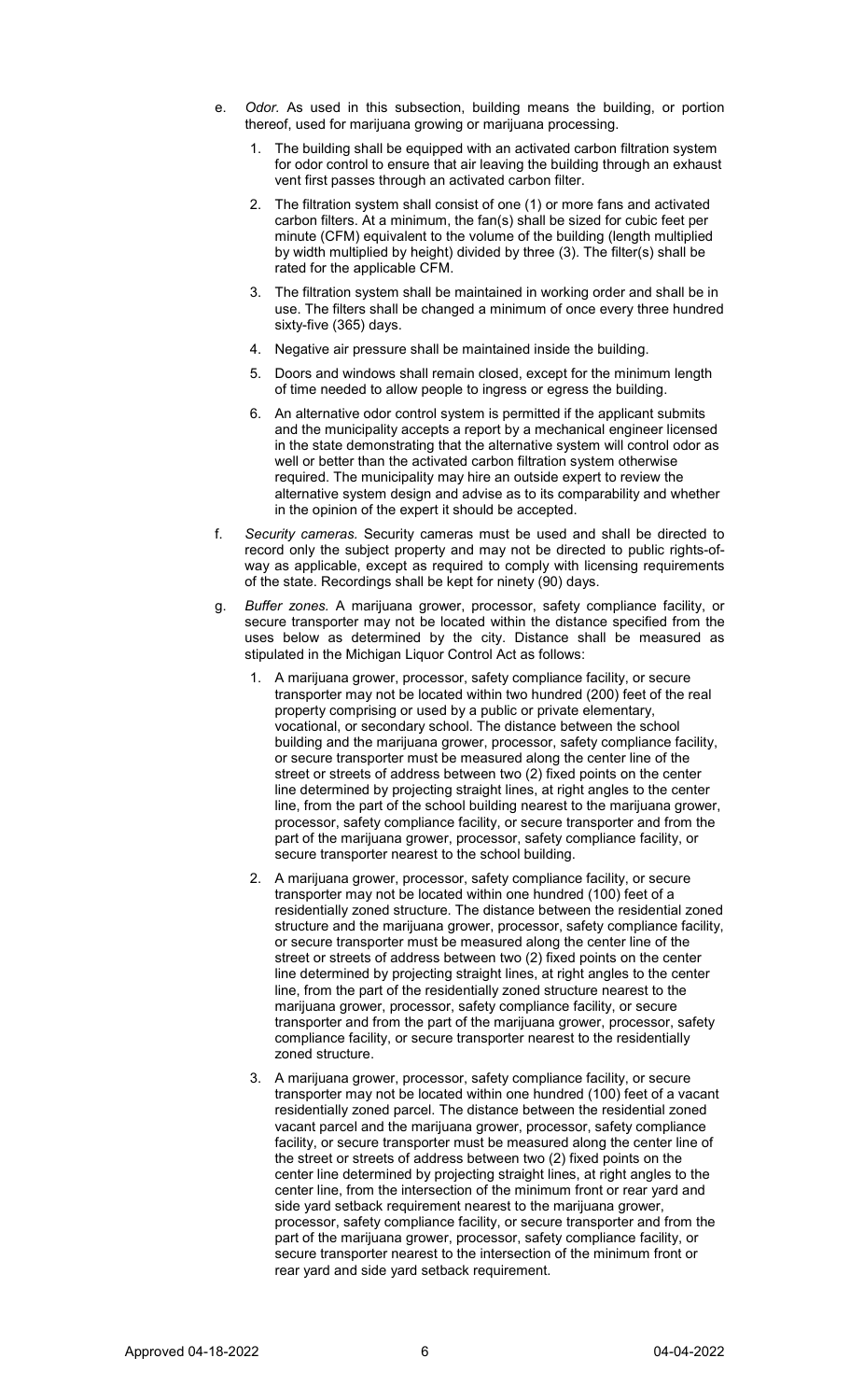SECTION 2. SEVERABILITY. If any section, subsection, sentence, clause or phrase of this article is, for any reason, held to be unconstitutional, such decision shall not affect the validity of the remaining portions of this article. The city hereby declares that it would have passed this ordinance, and each section, subsection, clause or phrase thereof, irrespective of the fact that any one (1) or more sections, subsections, sentences, clauses and phrases be declared unconstitutional.

SECTION 3. PUBLIC HEARING. A public hearing is set for Monday, April 18, 2022 at 7:30 p.m. in the City Hall Council Chambers for the purpose of hearing citizen comment regarding the proposed amendments to Chapter 38, Zoning, of the Code of the City of Owosso.

SECTION 4. AVAILABILITY. This ordinance may be purchased or inspected in the city clerk's office, Monday through Friday between the hours of 9:00 a.m. and 5:00 p.m.

SECTION 5. EFFECTIVE DATE. This amendment shall become effective 20 days after approval.

**\*Set Public Hearing – CWSRF Project Plan Review**. Set a public hearing for Monday, May 16, 2022 at 7:30 p.m. to receive citizen comment regarding the Michigan Department of Environmental Quality State Revolving Fund Project Plan to replace aging infrastructure and address flow capacity limitations at the WWTP as follows:

#### **RESOLUTION NO. 51-2022**

## **SETTING A PUBLIC HEARING TO RECEIVE CITIZEN COMMENT REGARDING THE CWSRF PROJECT PLAN TO REPLACE AGING INFRASTRUCTURE AT THE WWTP**

WHEREAS, the City of Owosso, Shiawassee County, Michigan, has been working to detail the next phase of infrastructure improvements at the Waste Water Treatment Plant; and

WHEREAS, these improvements are required to comply with regulatory requirements and to increase the reliability of service to residents and customers, and

WHEREAS, a project plan has been developed for replacement of the biological towers at the WWTP, including the replacement and upgrade of conjoining equipment, with an estimated cost of \$13,000,000; and

WHEREAS, the City is seeking funding for the project from EGLE's Clean Water State Revolving Fund (CWSRF); and

WHEREAS, the CWSRF program requires that a hearing be held to receive public comment regarding the proposed project plan; and

WHEREAS, the City of Owosso Director of Public Services & Utilities has reviewed the proposed project plan submitted by engineering consultant Fishbeck, in cooperation with City of Owosso staff and EGLE guidelines, and recommends setting the Public Hearing.

NOW THEREFORE BE IT RESOLVED by the City Council of the City of Owosso, Shiawassee County, Michigan that:

FIRST: The City of Owosso sets a public hearing for Monday, May 16, 2022 at 7:30 p.m. in the City Hall Council Chambers to review the City's Project Plan for the replacement of aging WWTP infrastructure as required by EGLE's Clean Water State Revolving Fund program.

**Boards and Commissions Appointments**. Approve the following Mayoral Boards and Commissions appointments:

| Name             | <b>Board/Commission</b>      | <b>Term Expires</b> |
|------------------|------------------------------|---------------------|
| Trov Dodge       | Owosso Historical Commission | 12-31-2023          |
| Stephen Schlaack | Owosso Planning Commission   | 06-30-2022          |

**MDOT Performance Resolution**. Authorize resolution outlining the City's responsibilities in relation to the granting of permits by MDOT to construct, operate, use and/or maintain utility or other facilities, or to conduct other activities, on, over, and/or under a state highway right of way as follows:

# **RESOLUTION NO. 52-2022**

# **PERFORMANCE RESOLUTION FOR MUNICIPALITIES**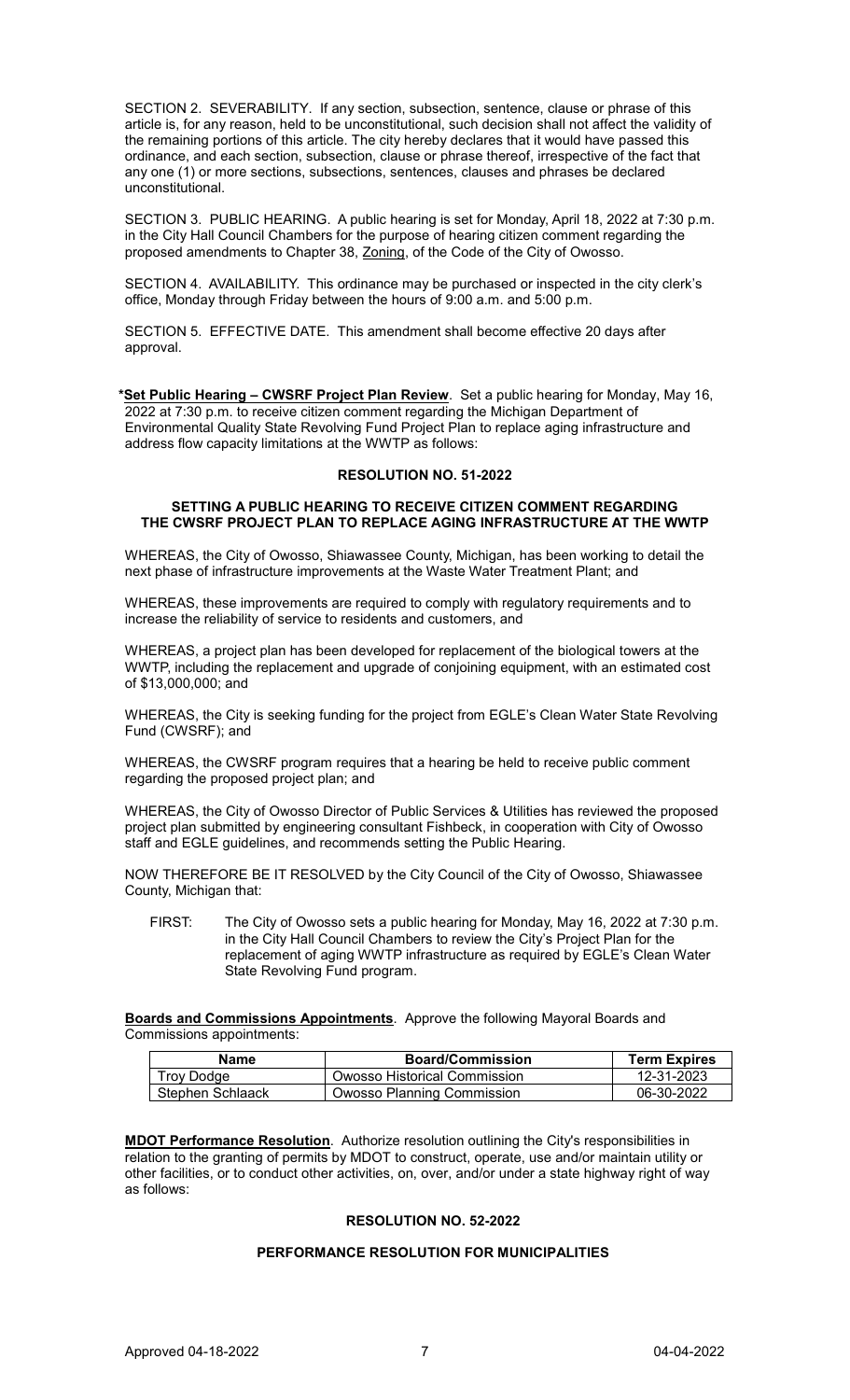This Performance Resolution (Resolution) is required by the Michigan Department of Transportation for purposes of issuing to a Municipality an ''Individual Permit for Use of State Highway Right of Way'', and/or an ''Annual Application and Permit for Miscellaneous Operations within State Highway Right of Way''.

RESOLVED WHEREAS, the City of Owosso hereinafter referred to as the ''MUNICIPALITY,'' periodically applies to the Michigan Department of Transportation, hereinafter referred to as the "DEPARTMENT," for permits, referred to as ''PERMIT,'' to construct, operate, use and/or maintain utilities or other facilities, or to conduct other activities, on, over, and under State Highway Right of Way at various locations within and adjacent to its corporate limits;

NOW THEREFORE, in consideration of the DEPARTMENT granting such PERMIT, the MUNICIPALITY agrees that:

- 1. Each party to this Resolution shall remain responsible for any claims arising out of their own acts and/or omissions during the performance of this Resolution, as provided by law. This Resolution is not intended to increase either party's liability for, or immunity from, tort claims, nor shall it be interpreted, as giving either party hereto a right of indemnification, either by Agreement or at law, for claims arising out of the performance of this Agreement.
- 2. If any of the work performed for the MUNICIPALITY is performed by a contractor, the MUNICIPALITY shall require its contractor to hold harmless, indemnify and defend in litigation, the State of Michigan, the DEPARTMENT and their agents and employee's, against any claims for damages to public or private property and for injuries to person arising out of the performance of the work, except for claims that result from the sole negligence or willful acts of the DEPARTMENT, until the contractor achieves final acceptance of the MUNICIPALITY Failure of the MUNICIPALITY to require its contractor to indemnify the DEPARTMENT, as set forth above, shall be considered a breach of its duties to the DEPARTMENT.
- 3. Any work performed for the MUNICIPALITY by a contractor or subcontractor will be solely as a contractor for the MUNICIPALITY and not as a contractor or agent of the DEPARTMENT. The DEPARTMENT shall not be subject to any obligations or liabilities by vendors and contractors of the MUNICIPALITY, or their subcontractors or any other person not a party to the PERMIT without the DEPARTMENT'S specific prior written consent and notwithstanding the issuance of the PERMIT. Any claims by any contractor or subcontractor will be the sole responsibility of the MUNICIPALITY.
- 4. The MUNICIPALITY shall take no unlawful action or conduct, which arises either directly or indirectly out of its obligations, responsibilities, and duties under the PERMIT which results in claims being asserted against or judgment being imposed against the State of Michigan, the Michigan Transportation Commission, the DEPARTMENT, and all officers, agents and employees thereof and those contracting governmental bodies performing permit activities for the DEPARTMENT and all officers, agents, and employees thereof, pursuant to a maintenance contract. In the event that the same occurs, for the purposes of the PERMIT, it will be considered as a breach of the PERMIT thereby giving the State of Michigan, the DEPARTMENT, and/or the Michigan Transportation Commission a right to seek and obtain any necessary relief or remedy, including, but not by way of limitation, a judgment for money damages.
- 5. The MUNICIPALITY will, by its own volition and/or request by the DEPARTMENT, promptly restore and/or correct physical or operating damages to any State Highway Right of Way resulting from the installation construction, operation and/or maintenance of the MUNICIPALITY'S facilities according to a PERMIT issued by the DEPARTMENT.
- 6. With respect to any activities authorized by a PERMIT, when the MUNICIPALITY requires insurance on its own or its contractor's behalf it shall also require that such policy include as named insured the State of Michigan, the Transportation Commission, the DEPARTMENT, and all officers, agents, and employees thereof and those governmental bodies performing permit activities for the DEPARTMENT and all officers, agents, and employees thereof, pursuant to a maintenance contract.
- 7. The incorporation by the DEPARTMENT of this Resolution as part of a PERMIT does not prevent the DEPARTMENT from requiring additional performance security or insurance before issuance of a PERMIT.
- 8. This Resolution shall continue in force from this date until cancelled by the MUNICIPALITY or the DEPARTMENT with no less than thirty (30) days prior written notice provided to the other party. It will not be cancelled or otherwise terminated by the MUNICIPALITY with regard to any PERMIT which has already been issued or activity which has already been undertaken.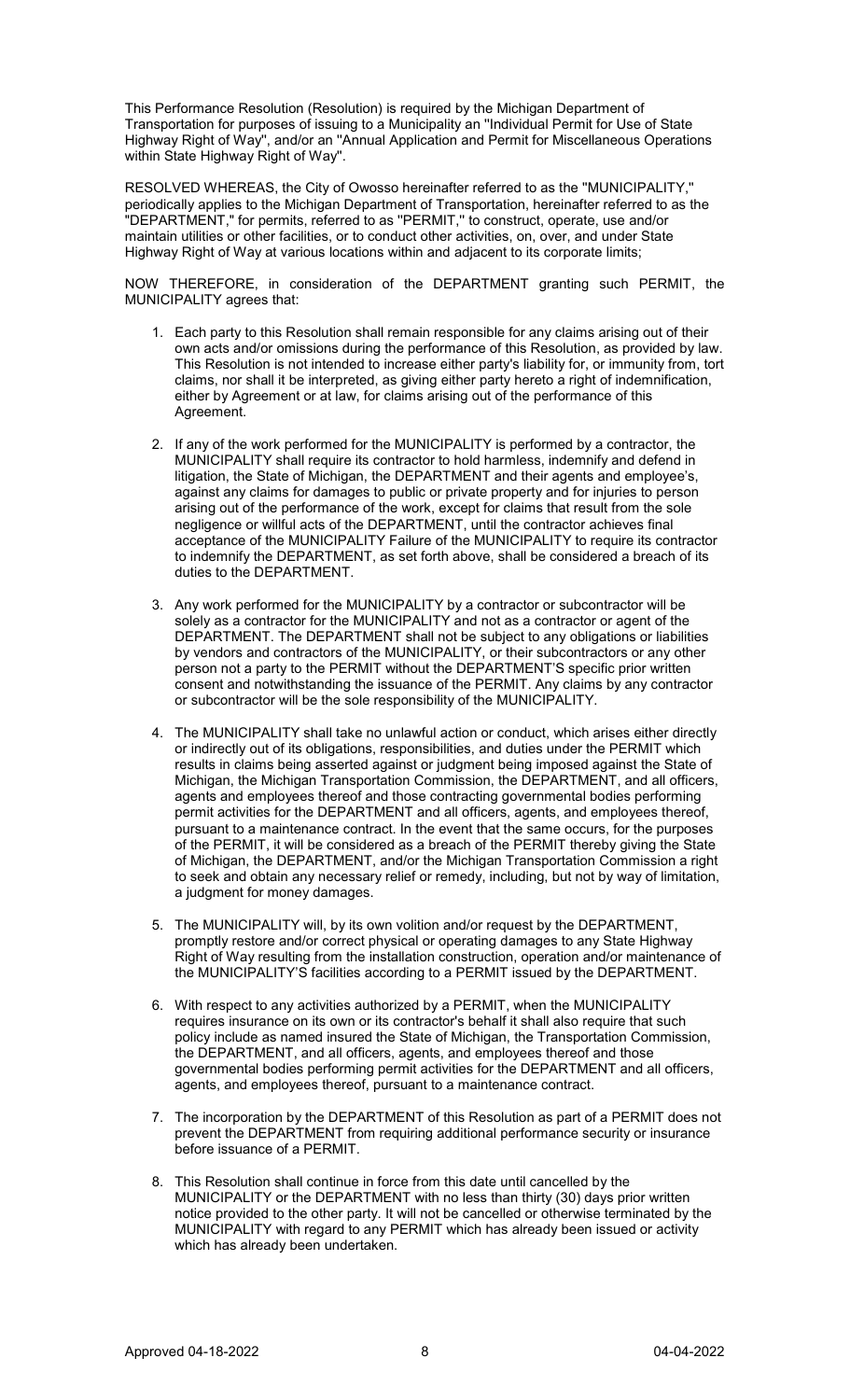BE IT FURTHER RESOLVED that the following position(s) are authorized to apply to the DEPARTMENT for the necessary permit to work within State Highway Right of Way on behalf of the MUNICIPALITY.

Title and/or Name:

Ryan Suchanek, Director of Public Services & Utilities Debbie Hebert, Executive Secretary Clayton Wehner, Civil Engineer I Owosso DPW Superintendent

**Downtown Owosso Farmers' Market Traffic Control Order**. Consider request from Josephine Brown-Executive Director of the Downtown Owosso Farmers Market for street closures, as noted, every Saturday from May 7, 2022 to October 29, 2022 from 7:00 a.m. until 2:00 p.m. for the annual farmers' market, and approve Traffic Control Order No. 1467 formalizing the request.

**Walk a Mile in Their Shoes Fundraiser Traffic Control Order**. Approve application of Rachelle Bennett of the SafeCenter for a partial lot closure, as noted, on Saturday, April 23, 2022 from 9:00am to 1:00pm for the Walk a Mile in Their Shoes Fundraiser and authorize Traffic Control Order No. 1469 formalizing the request. The insurance waiver is requested for this event.

**\*Change Order – 2021 Street Program – Engineering Services**. Approve Change Order No. 1- Final to Amendment No. 4 of the contract for professional engineering services with Fleis & Vandenbrink Engineering, Inc. for the 2021 Street Resurfacing Program, reducing the contract amount by \$61,709.44 based on a change in the scope of services as follows:

# **RESOLUTION NO. 53-2022**

#### **AUTHORIZING CHANGE ORDER NO. 1-FINAL TO ADDENDUM NO. 4 OF THE CONTRACT FOR PROFESSIONAL ENGINEERING SERVICES WITH FLEIS & VANDENBRINK ENGINEERING, INC. FOR THE 2021 STREET RESURFACING PROGRAM**

WHEREAS, the City of Owosso, Shiawassee County, Michigan, approved Addendum No. 4 to a Contract with Fleis & Vandenbrink Engineering Inc. on March 1, 2021 for construction administration services for the 2021 Street Program in the amount of \$108,900.00; and

WHEREAS, since then the scope of the project has changed and the actual quantities and costs need to be taken into account, necessitating a final balancing change order to close out the contract; and

WHEREAS, there were increased actual costs for construction administration on the 2021 Street Program task in the amount of \$4,690.56 and a reduction in the contract amount due to removal of the Washington Park Construction Administration Services task from the scope of services in the amount of \$66,400.00 resulting in a total contract reduction of \$61,709.44; and

WHEREAS, the Director of Public Services & Utilities has reviewed the change order as requested, and has determined it to be fair and reasonable.

NOW THEREFORE BE IT RESOLVED by the City Council of the City of Owosso, Shiawassee County, Michigan that:

- FIRST: The City of Owosso has theretofore determined that it is advisable, necessary and in the public interest to approve Change Order No. 1-Final to the 2021 Street Program – Engineering Services Contract with Fleis & Vandenbrink Engineering Inc. resulting in a reduction of cost to the city of Owosso in the amount of \$61,709.44.
- SECOND: The Mayor and City Clerk are requested and authorized to sign the attached Change Order No. 1-Final to the 2021 Street Program – Engineering Services Contract.
- THIRD: The accounts payable department is authorized to make payment up to the reduced contract amount, including Change Order No. 1-Final, totaling \$47,190.56.
- FOURTH: The above expenses shall be paid from the 2016 Unlimited Obligation Bond Proceeds Account No. 203-451-818.000.

**\*Contract Amendment – Demolition of 900 Ada Street.** Approve Amendment No. 2 to the contract with Bolle Contracting LLC for demolition of the structure at 900 Ada Street extending the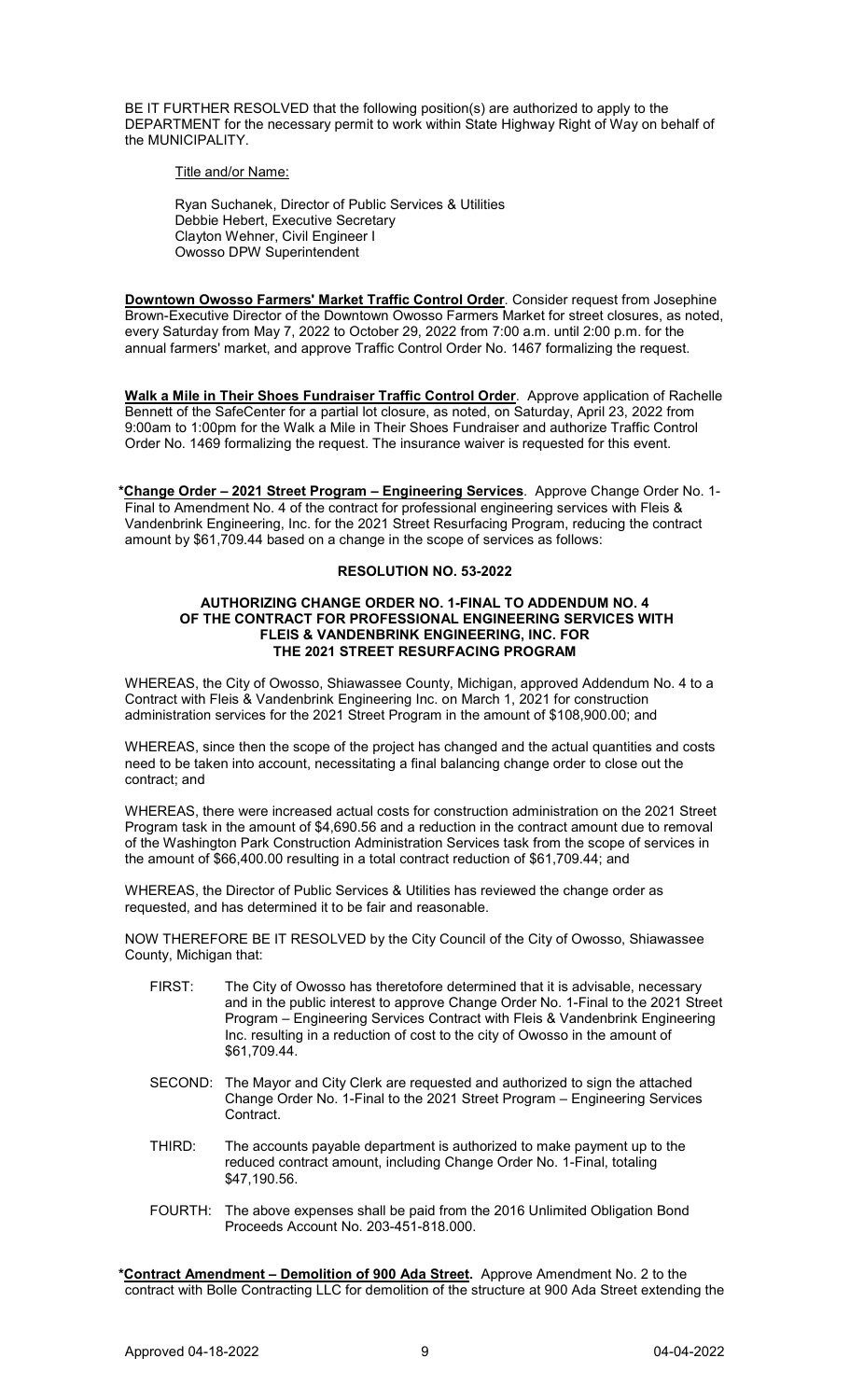completion deadline to April 30, 2022 due to delays from frost laws governing the transport of heavy equipment as follows:

## **RESOLUTION NO. 54-2022**

#### **AUTHORIZATION OF CONTRACT AMENDMENT NO. 2 WITH BOLLE CONTRACTING, LLC FOR THE DEMOLITION OF THE STRUCTURE AT 900 ADA STREET**

WHEREAS, the City of Owosso, Shiawassee County, Michigan, approved a contract with Bolle Contracting, LLC on November 1, 2021 for the demolition of the house at 900 Ada Street; and

WHEREAS, on December 21, 2021, the City of Owosso Council approved an extension of the deadline for completion to March 30, 2022 due to delays with Consumers Energy disconnecting the gas and electric services to the property; and

WHEREAS, frost laws have been in place since March 7, 2022 further delaying the demolition; and

WHEREAS, Bolle Contracting, LLC has requested a contract deadline extension to April 30, 2022.

NOW THEREFORE BE IT RESOLVED by the City Council of the City of Owosso, Shiawassee County, Michigan that:

- FIRST: The City of Owosso has heretofore determined that it is advisable, necessary and in the public interest to extend the contract deadline to demolish the structure located at 900 Ada Street due to frost laws restricting the weight allowed on the roads.
- SECOND: The City of Owosso has further determined that it is advisable, necessary and in the public interest to accept the deadline request of April 30, 2022 from Bolle Contracting, LLC for said demolition.
- THIRD: The mayor and city clerk are instructed and authorized to sign the extension document substantially in the form attached, Amendment No. 2 to the Contract for Demolition of 900 Ada Street with Bolle Contracting, LLC.

#### **\*Professional Services Agreement – 2022 Standpipe & Elevated Tower Rehabilitation Project – Construction Engineering Services**. Waive competitive bidding requirements, approve Addendum No. 2 to the General Utilities Engineering Services Agreement with OHM Advisors for construction engineering services for the 2022 Standpipe & Elevated Tower Rehabilitation Project (DWRF Project No. 7458-01) in the amount of \$89,800.00, and authorize payment to the engineer up to the contract amount upon satisfactory completion of the work or portion thereof as follows:

# **RESOLUTION NO. 55-2022**

#### **AUTHORIZING THE EXECUTION OF ADDENDUM NO. 2 TO THE 2021 AGREEMENT FOR PROFESSIONAL ENGINEERING SERVICES WITH ORCHARD, HILTZ & MCCLIMENT, INC. D/B/A OHM ADVISORS FOR CONSTRUCTION ENGINEERING SERVICES FOR THE 2022 STANDPIPE & ELEVATED TOWER REHABILITATION PROJECT (DWRF PROJECT NO. 7458-01)**

WHEREAS, the City of Owosso, Shiawassee County, Michigan, renewed an agreement with Orchard, Hiltz & McCliment, Inc. d/b/a OHM Advisors for general utilities engineering services with the adoption of Resolution No. 161-2021 on September 7, 2021 for the term of November 1, 2021 through October 30, 2022; and

WHEREAS, the City and Director of Public Services & Utilities desire to expand the contract to include construction engineering services for the 2022 Standpipe & Elevated Tower Rehabilitation Project, DWRF Project No. 7458-01; and

WHEREAS, the Director of Public Services & Utilities has reviewed the proposal provided by OHM Advisors, in an amount not to exceed \$89,800.00, and has determined that the scope of services as submitted is acceptable and recommends approval of the same.

NOW THEREFORE BE IT RESOLVED by the City Council of the City of Owosso, Shiawassee County, Michigan that:

FIRST: The City of Owosso has heretofore determined that it is advisable, necessary and in the public interest to waive competitive bidding requirements and enter into a contract with Orchard, Hiltz & McClement, Inc. d/b/a OHM Advisors for the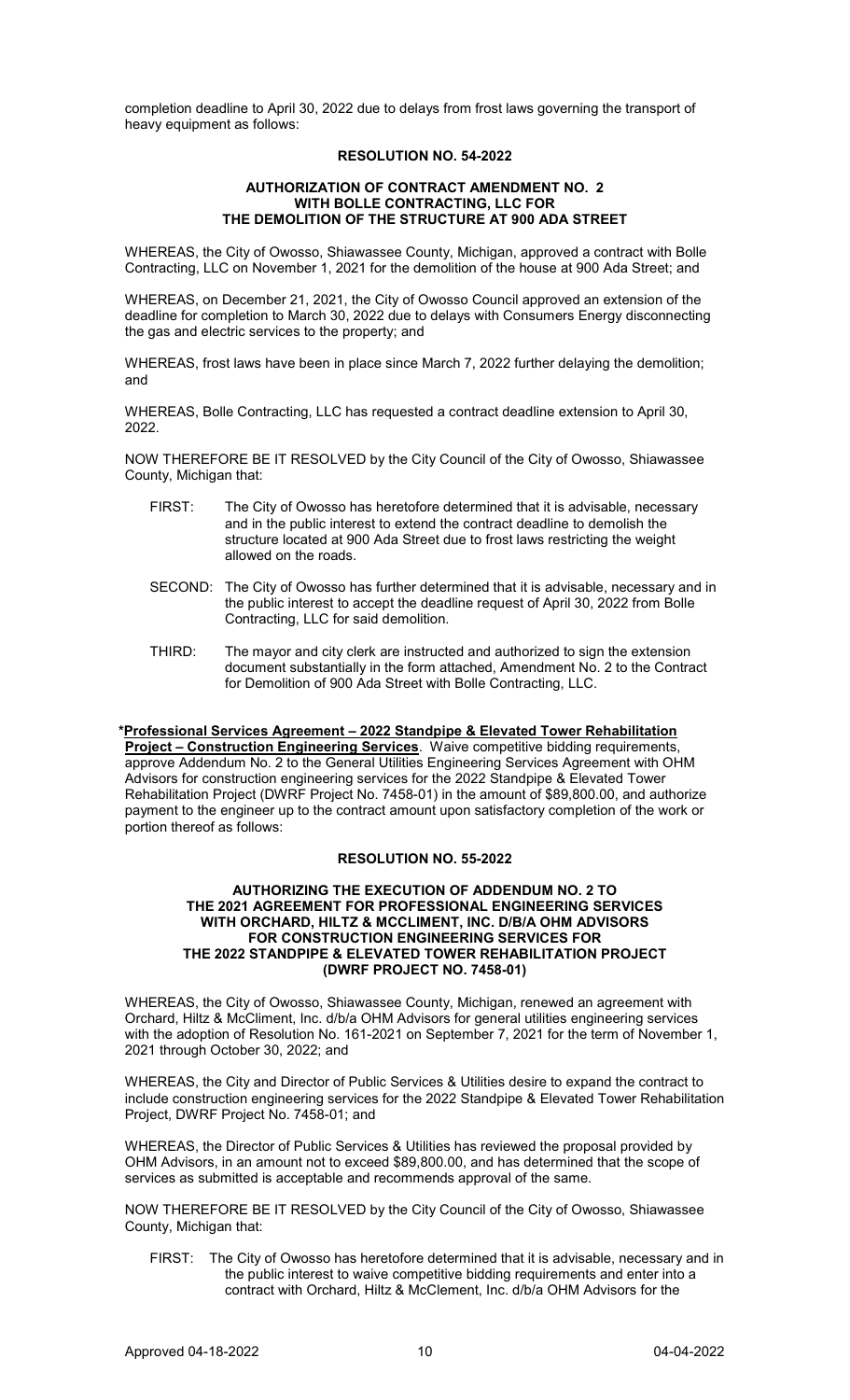provision of construction engineering services for the 2022 Standpipe & Elevated Tower Rehabilitation Project, DWRF Project No. 7458-01, in the amount of \$89,800.00.

- SECOND: The Mayor and City Clerk are instructed and authorized to sign the document<br>substantially in the form attached as Addendum No.2 to the 2021 General substantially in the form attached as Addendum No.2 Utilities Engineering Services Contract between the City of Owosso, Michigan and Orchard, Hiltz & McCliment, Inc. d/b/a OHM Advisors for construction engineering services for the 2022 Standpipe & Elevated Tower Rehabilitation Project.
- THIRD: The accounts payable department is authorized to submit payment to OHM Advisors in an amount not to exceed \$89,800.00.
- FOURTH: The above services shall be paid from the Water Funds Accounts 591-553- 818.000- DWRF745801 upon satisfactory completion of the work or portion thereof as defined in the contract.

**\*Change Order No. 1 – 2022 1st Quarter Tree Removal Contract**. Approve Change Order No. 1 to the 2022 1<sup>st</sup> Quarter Tree Removal Contract with Advanced Tree Care Service, Inc. for the removal of three additional trees in the amount of \$8,600.00, for a total contract amount of \$44,000.00 (including a \$3,000.00 contingency), and further approve payment to the contractor up to the amount of the contract, plus Change Order No. 1, upon satisfactory completion of the project or portion thereof as follows:

## **RESOLUTION NO. 56-2022**

#### **AUTHORIZING CHANGE ORDER NO. 1 TO THE 2022 1st QUARTER TREE REMOVAL CONTRACT WITH ADVANCED TREE CARE SERVICE, INC. FOR THE REMOVAL OF THREE ADDITIONAL TREES**

WHEREAS, the City of Owosso, Shiawassee County, Michigan, approved the 2022 1<sup>st</sup> Quarter Tree Removal Contract with Advanced Tree Care Service, Inc. on February 7, 2022 for the removal of trees within the street right of way as required; and

WHEREAS, three (3) additional large trees have since been identified and the City wishes to add them to the contract; and

WHEREAS, Advanced Tree Care Service, Inc. has agreed to remove the additional trees and provided a proposal in the amount of \$8,600.00, which the City has determined to be fair and reasonable.

NOW THEREFORE BE IT RESOLVED by the City Council of the City of Owosso, Shiawassee County, Michigan that:

- FIRST: The City of Owosso has heretofore determined that it is advisable, necessary and in the public interest to approve Change Order No.1 to the 2022 1<sup>st</sup> Quarter Tree Removal Contract with Advanced Tree Care Service, Inc. for the removal of three additional trees located within the City.
- SECOND: The Mayor and City Clerk are instructed and authorized to sign Change Order No. 1 to the 2022 1<sup>st</sup> Quarter Tree Removal Contract, substantially in the form attached, increasing the total contract amount by \$8,600.00 to \$44,000.00, including the existing \$3,000.00 contingency.
- THIRD: The accounts payable department is authorized to pay Advanced Tree Care Service, Inc. for work satisfactorily completed up to the revised contract amount of \$44,000.00, including the contingency upon prior written authorization.
- FOURTH: The above expenses shall be paid from FY2020-2021 Local and Major Street Funds Account Nos. 202/203-480-818.000.

Motion supported by Councilmember Law.

Roll Call Vote.

- AYES: Mayor Pro-Tem Osika, Councilmembers Fear, Haber, Law, Teich, Pidek, and Mayor Eveleth.
- NAYS: None.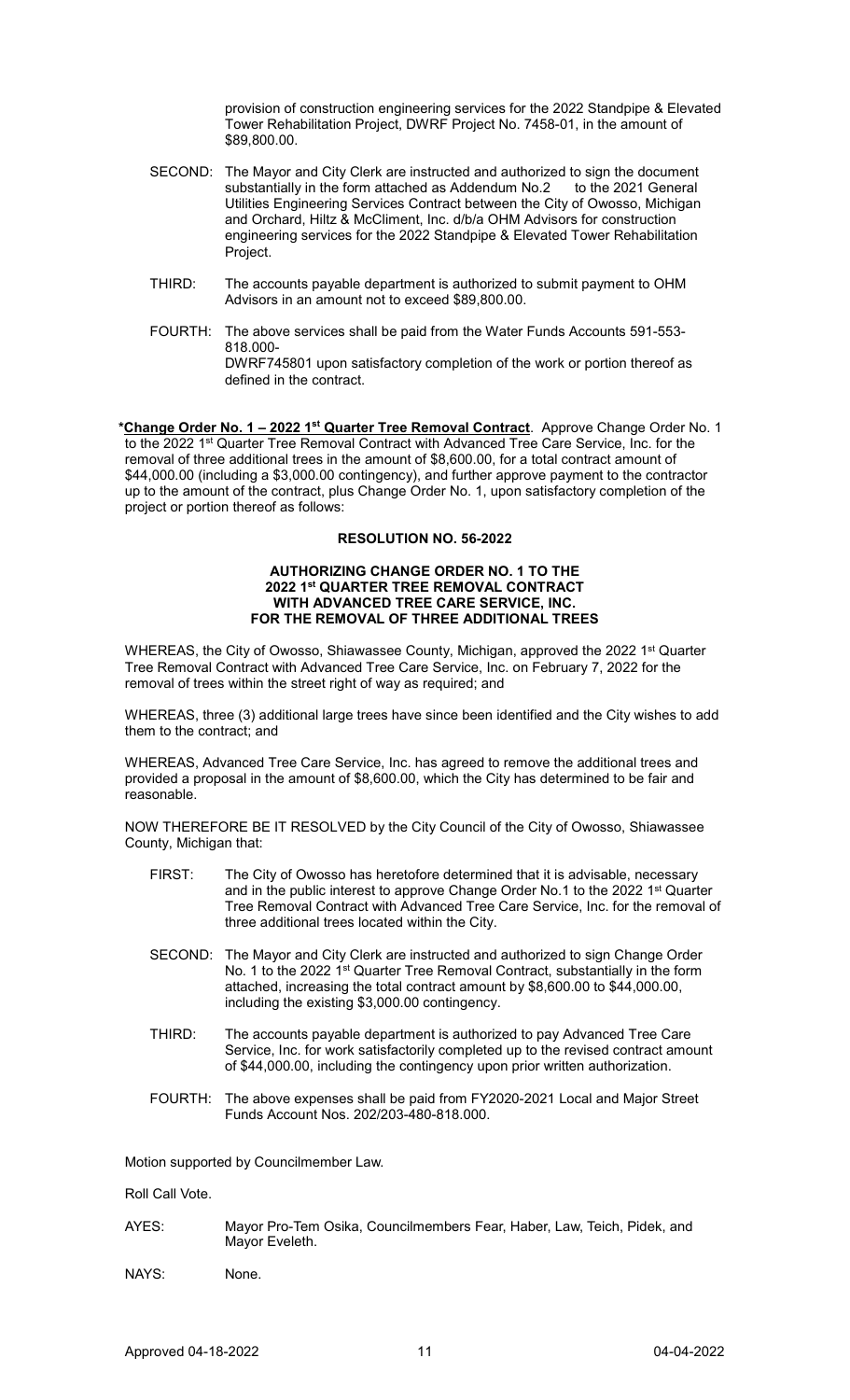## *ITEMS OF BUSINESS*

#### **Long Term Advancement Adjustment – Brownfield Redevelopment District No. 17**

City Manager Nathan R. Henne explained that the current tax capture for the district is not sufficient to pay off the loan the City made to extend city infrastructure to the site and must be restructured. The suggested action will reduce the interest rate from 4% to 2.33%, amortized over the remaining years left on the loan, to bring the loan terms in line with the tax capture.

Councilmember Pidek noted the item supports Master Plan Goal 1.4.

Motion by Councilmember Pidek to authorize adoption of a new amortization schedule and interest rate for the long term advancement for Brownfield Redevelopment District No. 17 – Cargill-Sonoco Infrastructure Project to bring payments in line with the tax capture as follows:

#### **RESOLUTION NO. 57-2022**

#### **AUTHORIZE NEW AMORTIZATION SCHEDULE AND INTEREST RATE FOR THE LONG TERM ADVANCEMENT FOR BRA DISTRICT #17 – CARGILL-SONOCO INFRASTRUCTURE PROJECT**

WHEREAS, the City of Owosso, Shiawassee County, Michigan, approved a Brownfield Development Authority under Public Act 381 of 1996; and

WHEREAS, the City of Owosso Brownfield Development Authority and Owosso City Council adopted a brownfield redevelopment plan for Cargill – Sonoco in 2016 (District #17); and

WHEREAS, the General Fund and Water Fund financed a water main and roadway project to benefit Brownfield Redevelopment District #17 – Cargill-Sonoco in the amount of \$1,851,322 to be paid back over a 13 year period at an annual interest rate of 4%; and

WHEREAS, the brownfield redevelopment plan authorized a tax capture to pay back the said long term advancement made by the General Fund and Water Fund; and

WHEREAS, the General Fund purchased from the Water Fund its portion of the long term advancement to BRA – District #17 in January 2022; and

WHEREAS, the annual tax capture amount does not equal the required annual payment, due to the State of Michigan collecting 3 out of 6 mills in State Education Tax annually from said brownfield redevelopment authority work plan; and

WHEREAS, adjustments to the interest rate and amortization schedule are suggested to bring the payments in line with the tax capture.

NOW THEREFORE BE IT RESOLVED by the City Council of the City of Owosso, Shiawassee County, Michigan that:

- FIRST: it has heretofore been determined that it is advisable, necessary and in the public interest to adjust the interest rate and amortization schedule for the BRA District 17 – Cargill-Sonoco Long Term Advancement to bring payments in line with the tax capture.
- SECOND: the City of Owosso reaffirms the term of the long-term advancement, ending on June 30, 2032.
- THIRD: the City of Owosso authorizes the interest rate be reduced from 4% to 2.33% APR for the remaining 11 years of the long term advancement.
- FOURTH: the City of Owosso adopts the new amortization schedule as attached reducing the annual payment from \$190,720.00 to \$167,998.20.

| Year | <b>Beginning</b><br><b>Balance</b> | <b>Interest</b> | <b>Principal</b> | <b>Ending Balance</b> |
|------|------------------------------------|-----------------|------------------|-----------------------|
| 2022 | \$1,628,774.00                     | \$36,552.61     | \$131,445.59     | \$1,497,328.43        |
| 2023 | \$1,497,328.43                     | \$33,456.99     | \$134,541.21     | \$1,362,787.26        |
| 2024 | \$1,362,787.26                     | \$30,288.48     | \$137,709.72     | \$1,225,077.58        |
| 2025 | \$1,225,077.58                     | \$27,045.39     | \$140,952.81     | \$1,084,124.78        |
| 2026 | \$1,084,124.78                     | \$23,725.86     | \$144,272.34     | \$939,852.49          |
| 2027 | \$939,852.49                       | \$20,328.19     | \$147,670.01     | \$792,182.51          |
| 2028 | \$792,182.51                       | \$16,850.49     | \$151,147.71     | \$641,034.84          |

#### **Amortization Schedule BRA District 17 – Cargill-Sonoco Long Term Advancement**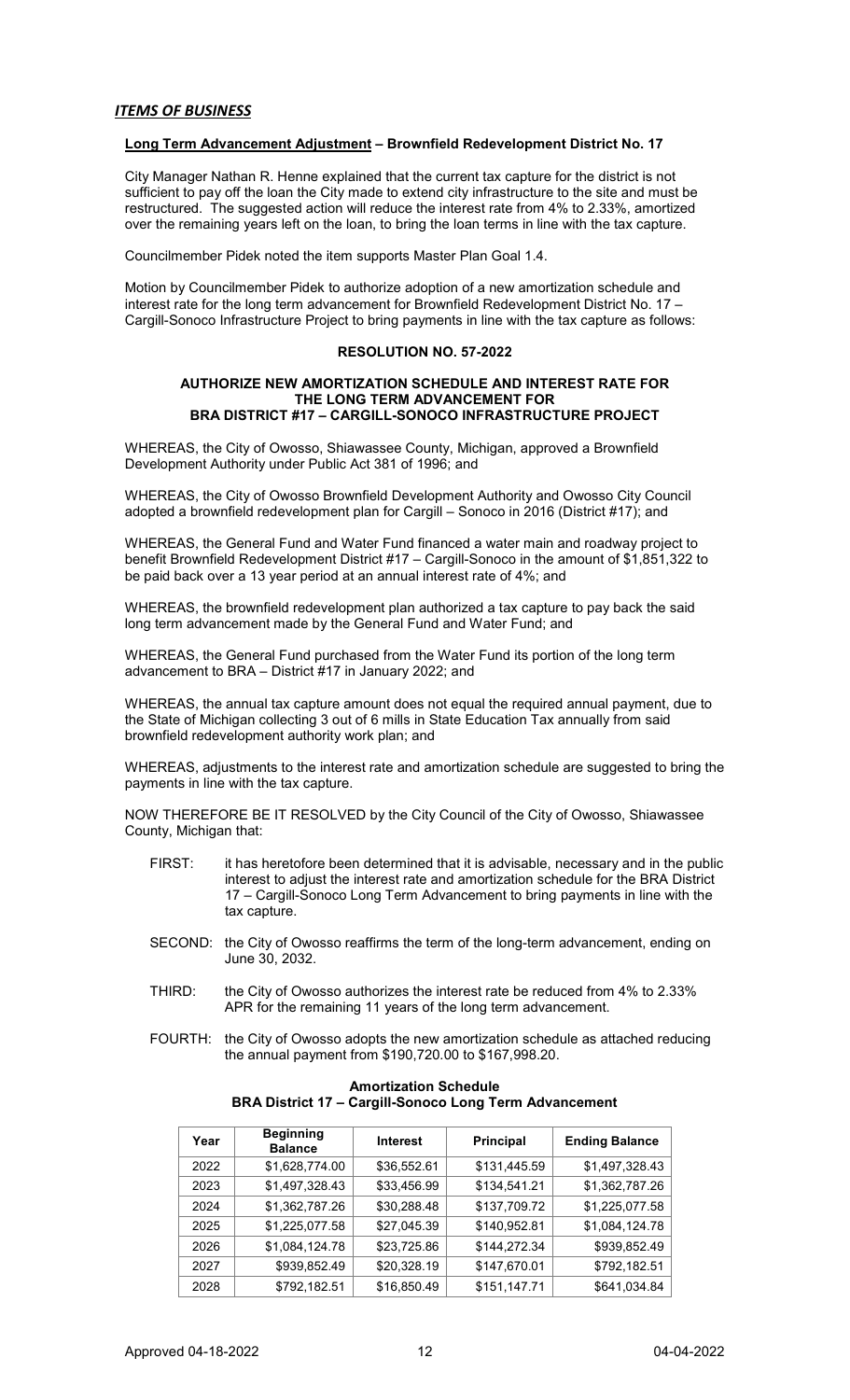| 2029 | \$641.034.84 | \$13,290.92 | \$154,707.28 | \$486,327.58 |
|------|--------------|-------------|--------------|--------------|
| 2030 | \$486.327.58 | \$9.647.50  | \$158,350.70 | \$327.976.89 |
| 2031 | \$327.976.89 | \$5.918.24  | \$162,079.96 | \$165,896.97 |
| 2032 | \$165,896.97 | \$2.101.22  | \$165,896.98 | \$0.00       |

Motion supported by Councilmember Law.

Roll Call Vote.

AYES: Councilmembers Law, Fear, Mayor Pro-Tem Osika, Councilmembers Pidek, Teich, Haber, and Mayor Eveleth.

NAYS: None.

## **Scheduling of Budget Meeting(s)**

Motion by Councilmember Teich to set the following special meeting(s) to discuss the 2022-23 Proposed Budget:

Tuesday, April 12, 2022 from 6:00pm – 8:00pm Tuesday, April 19, 2022 from 6:00pm – 8:00pm

Motion supported by Councilmember Haber.

Roll Call Vote.

AYES: Councilmember Haber, Mayor Pro-Tem Osika, Councilmembers Pidek, Teich, Law, Fear, and Mayor Eveleth.

NAYS: None.

## **Unpaid Utility Charges**

Motion by Mayor Pro-Tem Osika to authorize the annual notice for the collection of unpaid utility charges and the intent to lien therefore in compliance with Chapter 15, Section 15.4(c) of the Owosso City Charter.

Motion supported by Councilmember Fear.

Roll Call Vote.

AYES: Councilmember Fear, Mayor Pro-Tem Osika, Councilmembers Law, Teich, Pidek, Haber, and Mayor Eveleth.

NAYS: None.

# **Fee Schedule Amendment**

City Manager Henne explained the proposed amendment would add permit fees for food trucks to the master Fee Schedule, effective April 11, 2022 to coincide with the effective date of the ordinance.

Councilmember Pidek noted the item supports Master Plan Goal 1.19.

Motion by Councilmember Pidek to approve the following amendment to the Fee Schedule to include fees for Mobile Food Vending Units, effective April 11, 2022 to coincide with the effective date of the ordinance:

#### **RESOLUTION NO. 58-2022**

#### **AUTHORIZING CHANGES TO THE CITY OF OWOSSO FEE SCHEDULE EFFECTIVE APRIL 11, 2022**

WHEREAS, the City of Owosso, Shiawassee County, Michigan, adopted Ordinance No. 830 adding Chapter 16.8, Mobile Food Vending, to the Code of Ordinances of the City of Owosso; and

WHEREAS, in addition to governing the location and hours of operation of said food trucks, the ordinance also provides that fees for the required permits be established by resolution; and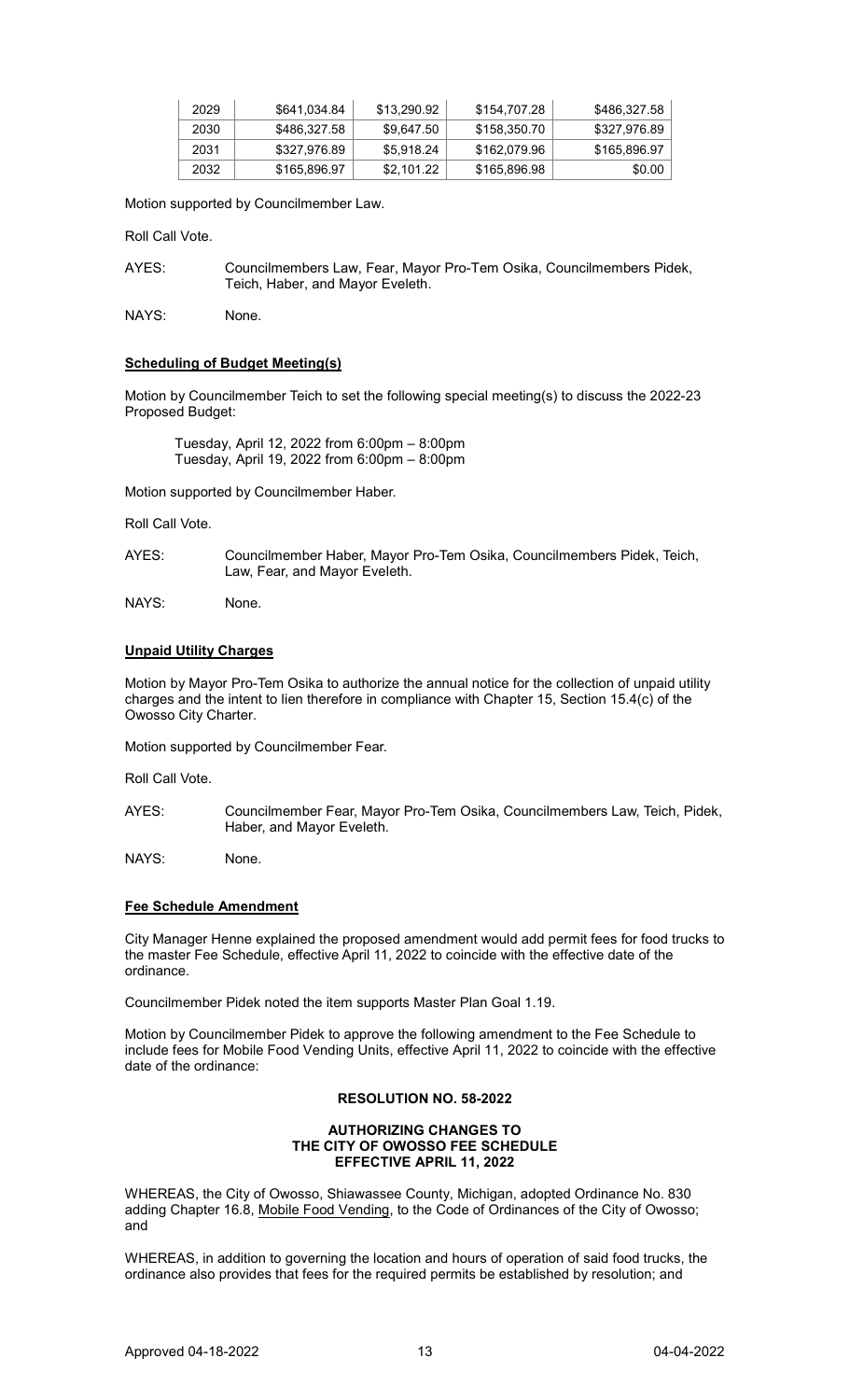WHEREAS, staff proposes the following items be added to the City's Fee Schedule:

| <b>FEE SCHEDULE</b> (non-refundable AND permits are valid for six (6) months)  |                        |                       |  |
|--------------------------------------------------------------------------------|------------------------|-----------------------|--|
| Location                                                                       | <b>May-October Fee</b> | November-April<br>Fee |  |
| City-controlled property                                                       | \$300                  | \$200                 |  |
| Non-city property                                                              | \$150                  | \$100                 |  |
| Year-round city food service establishments<br>on city-controlled property     | \$250/year             |                       |  |
| Year-round city food service establishments<br>not on city-controlled property | $$0$ /year             |                       |  |

NOW THEREFORE BE IT RESOLVED by the City Council of the City of Owosso, Shiawassee County, Michigan that:

FIRST: The City of Owosso has theretofore determined that it is advisable, necessary and in the public interest to adopt the following fees for Mobile Food Vending Units, and said fees shall be added to the current fee schedule, effective April 11, 2022:

| FEE SCHEDULE (non-refundable AND permits are valid for six (6) months)         |                        |                       |  |
|--------------------------------------------------------------------------------|------------------------|-----------------------|--|
| Location                                                                       | <b>May-October Fee</b> | November-April<br>Fee |  |
| City-controlled property                                                       | \$300                  | \$200                 |  |
| Non-city property                                                              | \$150                  | \$100                 |  |
| Year-round city food service establishments<br>on city-controlled property     | $$250$ /year           |                       |  |
| Year-round city food service establishments<br>not on city-controlled property | $$0$ /year             |                       |  |

Motion supported by Councilmember Law.

Roll Call Vote.

AYES: Councilmembers Pidek, Fear, Haber, Teich, Law, Mayor Pro-Tem Osika, and Mayor Eveleth.

NAYS: None.

#### *COMMUNICATIONS*

Nathan R. Henne, City Manager. 2022-2023 Proposed Budget. Owosso Historical Commission. Minutes of March 14, 2022. Historic District Commission. Minutes of March 16, 2022. WWTP Review Board. Minutes of March 22, 2022. Parks & Recreation Commission. Minutes of March 23, 2022. Planning Commission. Minutes of March 28, 2022.

#### *CITIZEN COMMENTS AND QUESTIONS*

Josh Champlin, Owosso resident, asked the Council to consider a motion condemning Russia's actions in Ukraine.

Tom Manke, 2910 W. M-21, informed the Council that the state now has a glut of marijuana grow facilities and that the "organic" car cruise is reportedly scheduled for July 22-23, 2022. He asked for an update on the Matthew's Building and whether food vendors could request a daily permit or if the six-month permit was the only option available.

Eddie Urban, 601 Glenwood Avenue, spoke about his recent trips to the VA in Saginaw and Detroit. He also noted that he recently found his new glasses in the snow while he was cleaning his yard. Lastly, he noted that Transportation Solutions gained two more drivers thanks to his recent letter to the editor.

Jeff Turner, 204 Oakwood Avenue, wanted to know what the City is doing with the "marijuana money", asking if it would be put toward the infrastructure projects causing the hike in water and sewer rates.

City Manager Henne explained that the owners of the Matthew's Building did not realize they were responsible for applying for a permit from MDOT before they could demolish the building. The City has been assisting them in submitting the proper paperwork and Representative Ben Frederick's office has been in contact with MDOT to see if the permit can be expedited.